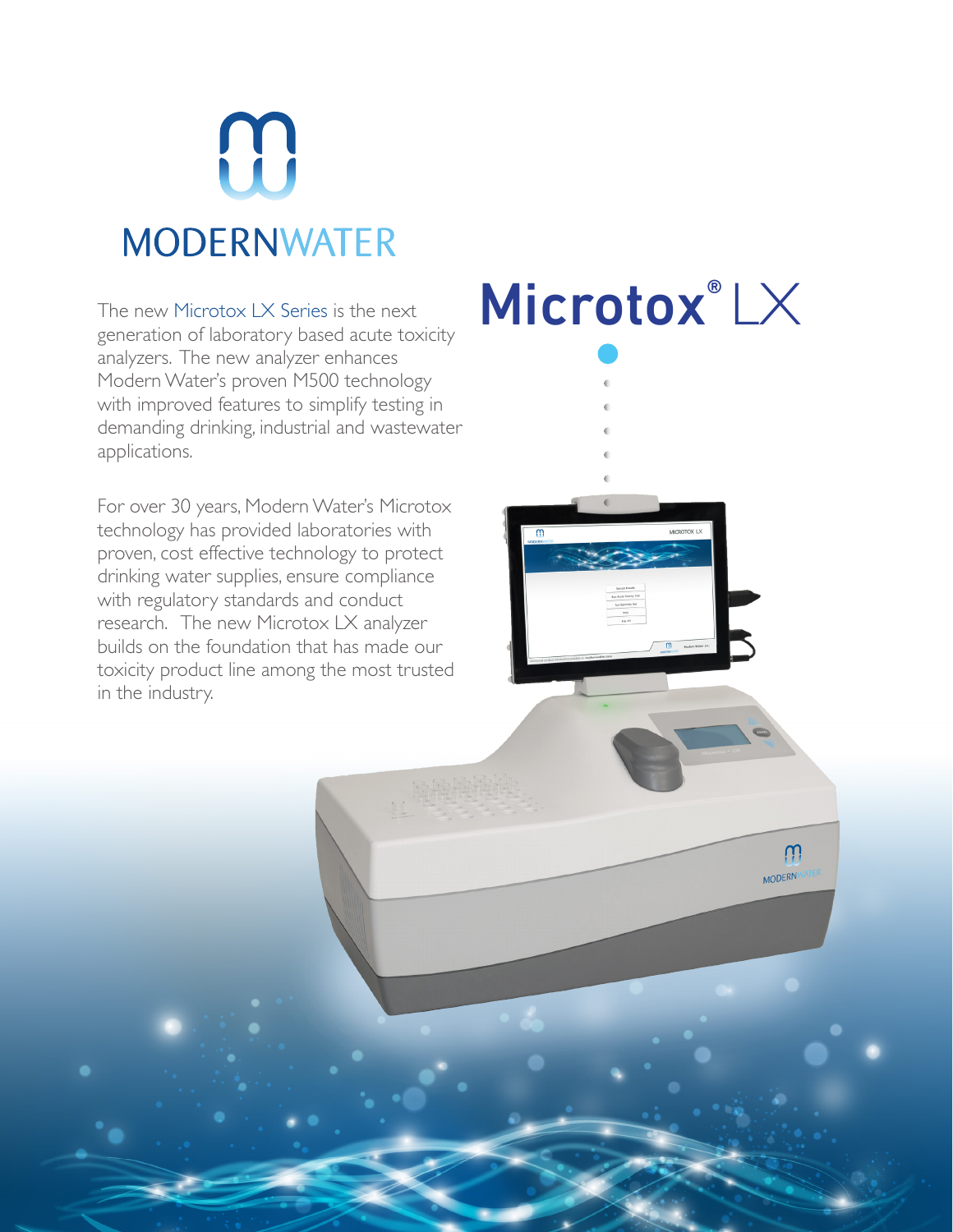

## KEY BENEFITS

- Biological early warning system sensitive to more than 2,700 simple and complex chemicals allows the protection of drinking water supplies from accidental or deliberate contamination.
- Test results highly correlated with other widely accepted toxicity test method helps to ensure compliance with regulatory and effluent permit standards in wastewater applications.
- Proven Numerous independent scientific studies have documented Microtox's performance as an effective toxicityscreening tool in a wide array of applications.
- Increased Sensitivity The use of a new proprietary, fully dynamic photomulitiplier tube increases the sensitivity of the instrument.
- Fast, Reliable and Reproducible Results Results Available in as little as 15 minutes after initial sample preparation.
- The instrument's new automatic color correction feature adjusts test results based on the sample's color and turbidity.
- Actively cooled sample and read wells enable more precise and consistent readings.
- Cost effective A low cost toxicity test that requires small sample volumes.
- Manufactured in a certified ISO 13485 quality system with 100% lot traceability.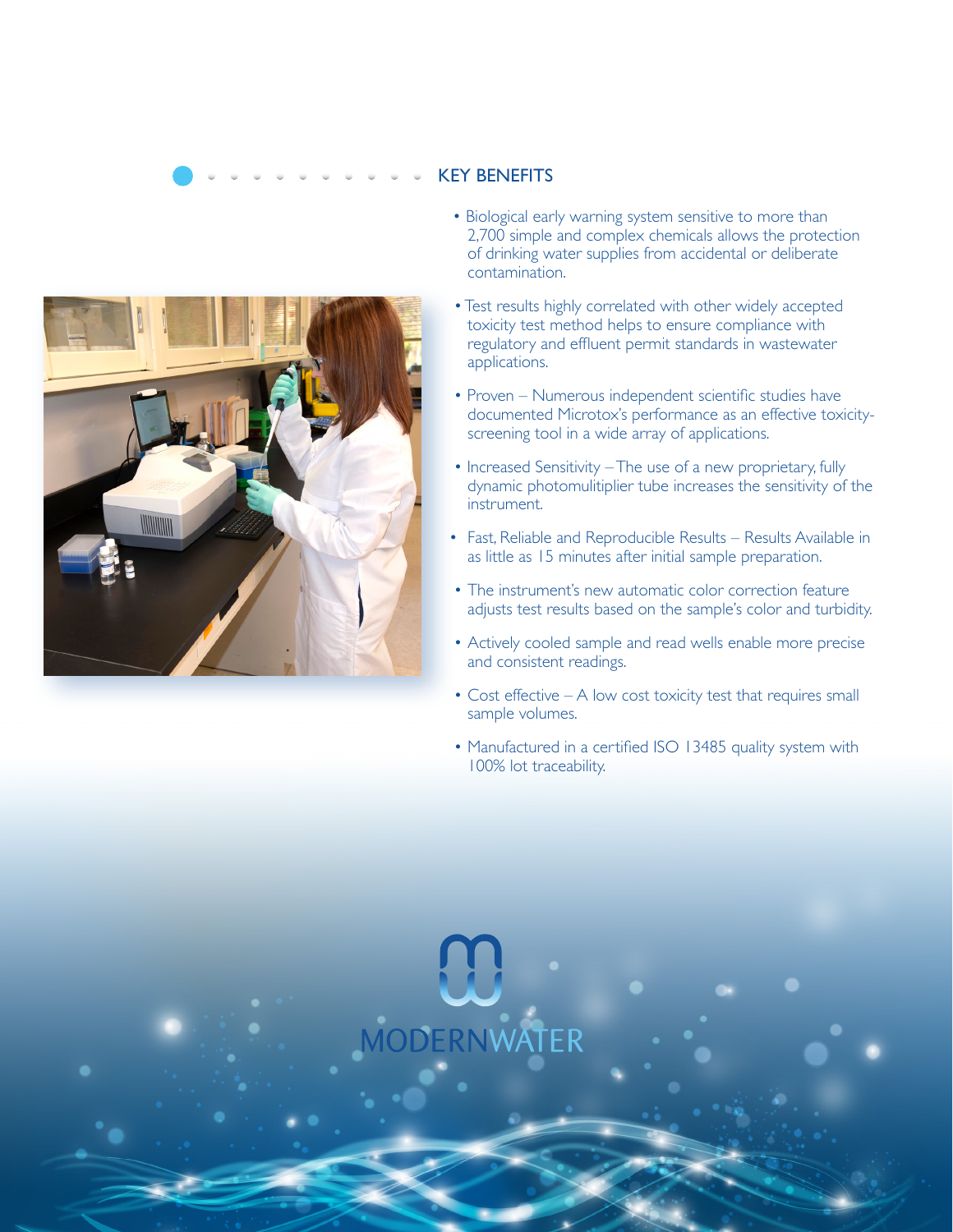| <b>Specifications</b>           |                                                                                          |
|---------------------------------|------------------------------------------------------------------------------------------|
| Measurement Method              | Bioluminescence                                                                          |
| Light Source                    | Proprietary fully dynamic photomultiplier                                                |
| Reagents                        | Genuine Microtox Reagents                                                                |
| <b>Dimensions</b>               | $18" \times 10" \times 17"$<br>$(45.7 cm \times 25.4 cm \times 43.2 cm)$                 |
| <b>Bench Space Required</b>     |                                                                                          |
| Weight                          | 20 lbs $({\sim}9$ kg)                                                                    |
| Display                         | 17.8 mm (7 in) color touch screen tablet                                                 |
| <b>Tablet Operating System</b>  | Microsoft Windows 10 with<br>Microtox LX Software preloaded                              |
| Input                           | Touchscreen, Mouse, Keyboard, Stylus                                                     |
| Connectivity                    | USB, Wifi, Bluetooth                                                                     |
| Interface                       | 3 ports for USB flash drive, keyboard, mouse<br>or compatible external printer           |
| Temperature                     |                                                                                          |
| Room Temperature                | 15° C to 30° C                                                                           |
| Active Cooling Reagent well     | 5.5° C+/- 1° C                                                                           |
| Active Cooling Incubator block  | 15° C +/- 0.5° C                                                                         |
| Active Cooling Read Well        | 15° C +/- 0.5° C                                                                         |
| Reagent Operational Temperature | 10° C to 28° C                                                                           |
| Instrument Operational Humidity | 5% to 95% non-condensing                                                                 |
|                                 |                                                                                          |
| Certifications                  | CE, IEC 610010-1:2010, IEC 61010-2-010:2014; IEC 61326-1:2103;<br>FCC part 15, Subpart B |
| Water Ingress IEC               | IEC 60529: IPX-O                                                                         |
| Power Requirements              | Auto-ranging universal AC input 100-240 V AC, 50/60 Hz, 200 watts                        |
| <b>ISO</b> Accreditation        | ISO 13485 FM 583842                                                                      |

| Microtox LX Software                    |                                                                                                                                                                                                                                                                                                                                  |
|-----------------------------------------|----------------------------------------------------------------------------------------------------------------------------------------------------------------------------------------------------------------------------------------------------------------------------------------------------------------------------------|
| <b>Standard Protocols</b>               | <b>Basic Toxicity Test</b><br>Comparison Test<br>Confirmation Test<br><b>ASTM (D5660)</b><br>DIN (Deutches Institu for Normung 38412 Teil Test)<br>Screening Toxicity Test<br><b>SOLO</b> Screening Test<br>International Standards Organization (ISO) 11348-3<br>Solid Phase/Basic Solid Phase<br>WET (Whole Effluent Toxicity) |
| <b>Custom Protocols</b>                 | Parameters of standard test protocols can be modified                                                                                                                                                                                                                                                                            |
| <b>Quality Control Protocols</b>        | Zinc and Phenol                                                                                                                                                                                                                                                                                                                  |
| <b>Additional Analysis Capabilities</b> | Trend Monitoring                                                                                                                                                                                                                                                                                                                 |
| <b>Color Correction</b>                 | Test results are automatically adjusted for variations in water quality                                                                                                                                                                                                                                                          |
| Data Storage                            | Test results can be stored for future reference or downloaded to a USB<br>drive                                                                                                                                                                                                                                                  |